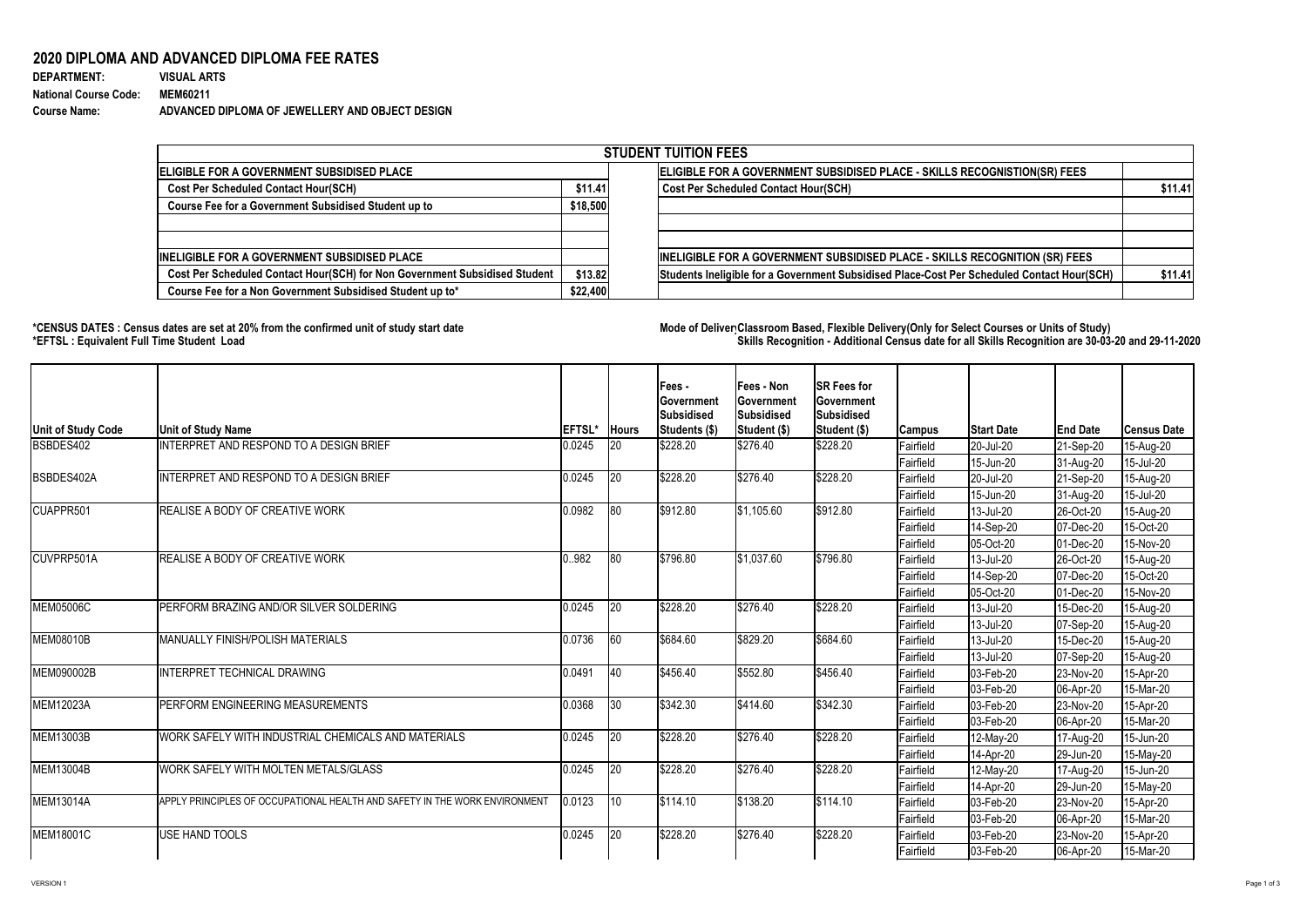VERSION 1 Page 2 of 3

| Unit of Study Code | <b>Unit of Study Name</b>                                                              | <b>EFTSL*</b> | <b>Hours</b> | Fees -<br><b>Government</b><br><b>Subsidised</b><br><b>Students (\$)</b> | Fees - Non<br><b>Government</b><br><b>Subsidised</b><br><b>Student (\$)</b> | <b>SR Fees for</b><br>∣Government<br><b>Subsidised</b><br><b>Student (\$)</b> | <b>Campus</b>    | <b>Start Date</b> | <b>End Date</b>        | ∣Census Date  |
|--------------------|----------------------------------------------------------------------------------------|---------------|--------------|--------------------------------------------------------------------------|-----------------------------------------------------------------------------|-------------------------------------------------------------------------------|------------------|-------------------|------------------------|---------------|
| <b>IMEM18002B</b>  | USE POWER TOOLS/HAND HELD                                                              | 0.0245        | 20           | \$228.20                                                                 | \$276.40                                                                    | \$228.20                                                                      | Fairfield        | 03-Feb-20         | 23-Nov-20              | 15-Apr-20     |
|                    |                                                                                        |               |              |                                                                          |                                                                             |                                                                               | Fairfield        | 03-Feb-20         | 06-Apr-20              | 15-Mar-20     |
| MEM19023A          | APPLY DRAWING AND RENDERING TECHNIQUES TO JEWELLERY OR OBJECT DESIGN (0.0491           |               | 40           | \$456.40                                                                 | \$552.80                                                                    | \$456.40                                                                      | Fairfield        | 13-Apr-20         | 01-Jul-20              | 15-Jun-20     |
|                    |                                                                                        |               |              |                                                                          |                                                                             |                                                                               | Fairfield        | 10-Feb-20         | 06-Apr-20              | 15-Mar-20     |
| <b>MEM19024A</b>   | USE CAD TO CREATE AND DISPLAY 3D JEWELLERY AND OBJECT MODELS                           | 0.0491        | <b>40</b>    | \$456.40                                                                 | \$552.80                                                                    | \$456.40                                                                      | Fairfield        | 13-Apr-20         | 08-Jun-20              | 15-Jun-20     |
|                    |                                                                                        |               |              |                                                                          |                                                                             |                                                                               | Fairfield        | 05-Oct-20         | 15-Dec-20              | 15-Mar-20     |
| <b>MEM19026A</b>   | INVESTIGATE QUALITY AND APPLICATION OF JEWELLERY MATERIALS                             | 0.0245        | 20           | \$228.20                                                                 | \$276.40                                                                    | \$228.20                                                                      | Fairfield        | 10-Feb-20         | 06-Apr-20              | 15-Mar-20     |
|                    |                                                                                        |               |              |                                                                          |                                                                             |                                                                               | Fairfield        | 10-Feb-20         | 06-May-20              | 15-Apr-20     |
| MEM19029A          | PRODUCE A PROFESSIONAL JEWELLERY DESIGN AND 3D OBJECT PORTFOLIO                        | 0.0736        | 60           | \$684.60                                                                 | \$829.20                                                                    | \$684.60                                                                      | Fairfield        | 20-Jul-20         | $ 21-Sep-20 $          | 15-Aug-20     |
|                    |                                                                                        |               |              |                                                                          |                                                                             |                                                                               | Fairfield        | 15-Jun-20         | 31-Aug-20              | 15-Jul-20     |
| MEM19031A          | PRODUCE RENDERINGS AND TECHNICAL DRAWINGS FOR JEWELLERY AND OBJECT DESIGN CONSTRUCTION | 0.0491        | 40           | \$456.40                                                                 | \$552.80                                                                    | \$456.40                                                                      | Fairfield        | 13-Apr-20         | 01-Jul-20              | 15-May-20     |
|                    |                                                                                        |               |              |                                                                          |                                                                             |                                                                               | Fairfield        | 10-Feb-20         | 06-Apr-20              | 15-Mar-20     |
| <b>MEM19037A</b>   | PLAN AND IMPLEMENT CHENIER FABRICATION PROCESS                                         | 0.0245        | 20           | \$228.20                                                                 | \$276.40                                                                    | \$228.20                                                                      | Fairfield        | 13-Jul-20         | 15-Dec-20              | 15-Aug-20     |
|                    |                                                                                        |               |              |                                                                          |                                                                             |                                                                               | Fairfield        | 23-Mar-20         | 01-Jun-20              | 15-Apr-20     |
|                    |                                                                                        |               |              |                                                                          |                                                                             |                                                                               | Fairfield        | 16-Mar-20         | 18-May-20              | 15-Apr-20     |
| MSMENV272          | PARTICIAPATE IN ENVIRONMENTALLY SUSTAINABLE WORK PRACTICES                             | 0.0368        | 30           | \$342.30                                                                 | \$414.60                                                                    | \$342.30                                                                      | Fairfield        | 03-Feb-20         | 23-Nov-20              | 15-Apr-20     |
|                    |                                                                                        |               |              |                                                                          |                                                                             |                                                                               | Fairfield        | 03-Feb-20         | 06-Apr-20              | 15-Mar-20     |
|                    |                                                                                        |               |              |                                                                          |                                                                             |                                                                               | Fairfield        | 13-Jul-20         | 23-Nov-20              | 15-Aug-20     |
| <b>IMSAENV272B</b> | PARTICIAPATE IN ENVIRONMENTALLY SUSTAINABLE WORK PRACTICES                             | 0.0368        | 30           | \$298.80                                                                 | \$389.10                                                                    | \$298.80                                                                      | Fairfield        | 03-Feb-20         | 23-Nov-20              | 15-Apr-20     |
|                    |                                                                                        |               |              |                                                                          |                                                                             |                                                                               | Fairfield        | $03$ -Feb-20      | 06-Apr-20              | 15-Mar-20     |
|                    |                                                                                        |               |              |                                                                          |                                                                             |                                                                               | Fairfield        | 13-Jul-20         | 23-Nov-20              | 15-Aug-20     |
| <b>MEM18003C</b>   | USE TOOLS FOR PRECISION WORK                                                           | 0.0491        | <b>40</b>    | \$456.40                                                                 | \$552.80                                                                    | \$456.40                                                                      | Fairfield        | 08-Jun-20         | 07-Dec-20              | 15-Aug-20     |
|                    |                                                                                        |               |              |                                                                          |                                                                             |                                                                               | Fairfield        | 14-Apr-20         | 29-Jun-20              | 15-May-20     |
| MEM19012B          | PRODUCE JEWELLERY WAX MODEL                                                            | 0.0491        | 40           | \$456.40                                                                 | \$552.80                                                                    | \$456.40                                                                      | Fairfield        | 03-Feb-20         | 30-Mar-20              | 15-Mar-20     |
|                    |                                                                                        |               |              |                                                                          |                                                                             |                                                                               | Fairfield        | 25-May-20         | 29-Jun-20              | 15-Jun-20     |
|                    |                                                                                        |               |              |                                                                          |                                                                             |                                                                               | Fairfield        | 05-Oct-20         | 16-Nov-20              | 15-Oct-20     |
| <b>MEM19032A</b>   | DESIGN AND IMPLEMENT MECHANISMS IN JEWELLERY ITEMS                                     | 0.0736        | 60           | \$684.60                                                                 | \$829.20                                                                    | \$684.60                                                                      | Fairfield        | 08-Jun-20         | 07-Dec-20              | 15-Aug-20     |
|                    |                                                                                        |               |              |                                                                          |                                                                             |                                                                               | Fairfield        | 14-Apr-20         | 29-Jun-20              | 15-Nov-20     |
| MEM19033A          | <b>CREATE SILVERSMITHING OBJECTS</b>                                                   | 0.0736        | 60           | \$684.60                                                                 | \$829.20                                                                    | \$684.60                                                                      | Fairfield        | 03-Feb-20         | 22-Jun-20              | 15-Mar-20     |
|                    |                                                                                        |               |              |                                                                          |                                                                             |                                                                               | Fairfield        | 05-Oct-20         | 30-Nov-20              | 15-Nov-20     |
|                    |                                                                                        |               |              |                                                                          |                                                                             |                                                                               | Fairfield        | 13-Jul-20         | $ 07 - \text{Sep-}20 $ | 15-Aug-20     |
| <b>IMEM19034A</b>  | APPLY CHAIN MANUFACTURE PROCESS                                                        | 0.0491        | <b>40</b>    | \$456.40                                                                 | \$552.80                                                                    | \$456.40                                                                      | Fairfield        | 13-Jul-20         | 15-Dec-20              | 15-Aug-20     |
|                    |                                                                                        |               |              |                                                                          |                                                                             |                                                                               | Fairfield        | 23-Mar-20         | 01-Jun-20              | 15-Apr-20     |
|                    |                                                                                        |               |              |                                                                          |                                                                             |                                                                               | Fairfield        | 16-Mar-20         | 18-May-20              | $15 - Apr-20$ |
|                    |                                                                                        |               |              |                                                                          |                                                                             |                                                                               | Prahran          | 24-Feb-20         | $ 27-Apr-20 $          | 15-Mar-20     |
| <b>MEM19036A</b>   | USE SPECIALISED TECHNIQUES TO PRODUCE JEWELLERY AND OBJECTS                            | 0.0982        | 80           | \$912.80                                                                 | \$1,105.60                                                                  | \$912.80                                                                      | Fairfield        | 13-Jul-20         | 02-Nov-20              | 15-Aug-20     |
| MEM19038A          | APPLY TRADITIONAL TECHNIQUES TO JEWELLERY AND 3D OBJECT PRODUCTION 0.0736              |               | 60           | \$684.60                                                                 | \$829.20                                                                    | \$684.60                                                                      | Fairfield        | 10-Feb-20         | 08-Jun-20              | 15-Mar-20     |
| BSBDES602          | RESEARCH GLOBAL DESIGN TRENDS                                                          | 0.0368        | 30           | \$342.30                                                                 | \$414.60                                                                    | \$342.30                                                                      | Fairfield        | $10$ -Feb-20      | 29-Jun-20              | 15-Mar-20     |
| BSBDES602A         | RESEARCH GLOBAL DESIGN TRENDS                                                          | 0.0368        |              | \$298.80                                                                 | \$389.10                                                                    | \$298.80                                                                      | Fairfield        | 10-Feb-20         | 29-Jun-20              | 15-Mar-20     |
| CUAPPR601          | ORIGINATE A BODY OF OWN CREATIVE WORK                                                  | 0.0920        | 75           | \$855.75                                                                 | \$1,036.50                                                                  | \$855.75                                                                      | Fairfield        | 10-Feb-20         | 08-Jun-20              | 15-Mar-20     |
| CUARES503          | ANANLYSE CULTURAL HISTORY AND THEORY                                                   | 0.0859        | 70           | \$798.70                                                                 | \$967.40                                                                    | \$798.70                                                                      | Fairfield        | 13-Jul-20         | 31-Aug-20              | 15-Aug-20     |
|                    |                                                                                        |               |              |                                                                          |                                                                             |                                                                               | Fairfield        | 31-Jul-20         | 07-Dec-20              | 15-Aug-20     |
| <b>CUVRES502A</b>  | ANANLYSE CULTURAL HISTORY AND THEORY                                                   | 0.0859        | 70           | \$697.20                                                                 | \$907.90                                                                    | \$697.20                                                                      | <b>Fairfield</b> | 13-Jul-20         | 31-Aug-20              | 15-Aug-20     |
|                    |                                                                                        |               |              |                                                                          |                                                                             |                                                                               | Fairfield        | 31-Jul-20         | 07-Dec-20              | 15-Aug-20     |
| BSBSMB406          | <b>MANAGE SMALL BUSINESS FINANCES</b>                                                  | 0.0736        | 60           | \$684.60                                                                 | \$829.20                                                                    | \$684.60                                                                      | Fairfield        | $17$ -Feb-20      | $ 25-May-20$           | 15-Mar-20     |
| <b>BSBSMB406A</b>  | <b>MANAGE SMALL BUSINESS FINANCES</b>                                                  | 0.7360        | 60           | \$597.60                                                                 | \$778.20                                                                    | \$597.60                                                                      | Fairfield        | $17$ -Feb-20      | $ 25$ -May-20          | 15-Mar-20     |